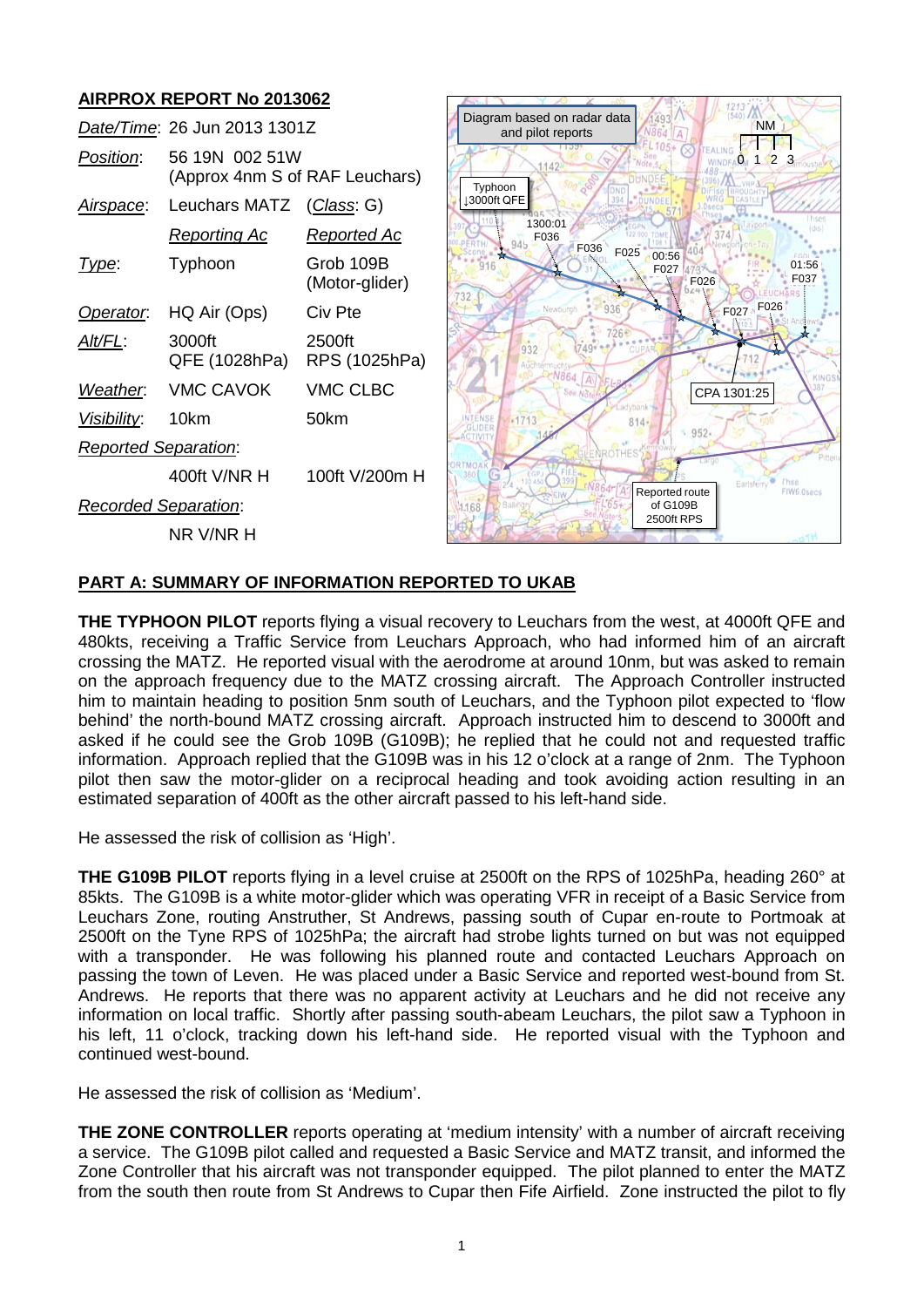at 2500ft on the Tyne RPS(1025hPa) and then established a climb-out restriction, in accordance with SOPs, so that departing aircraft would not be above 2000ft. Zone decided to keep the G109B on the RPS as the 3hPa difference from the QFE of 1028hPa would provide an extra 90ft separation from any departing traffic. Zone informed the other control positions of the climb-out restriction but, on reflection, reports that he could have passed more information on the routing and pressure setting of the motor-glider. Zone recalls that he could see the Typhoon routing towards the general area of the motor-glider but he could see that the Typhoon's Mode C indicated slightly above the motor-glider's reported altitude and felt there was no risk of collision. The G109B pilot reported visual contact with the Typhoon and Zone reports, on reflection, that he could have provided more information to assist the Grob pilot's situational awareness.

He perceived the severity of the incident as 'Low'.

**THE APPROACH CONTROLLER** reports being 40 minutes in to 'a busy and complex recovery wave' when the traffic level dropped and only the Typhoon remained for recovery. When the Typhoon pilot contacted Approach, the controller provided a Traffic Service with the aircraft inbound to Leuchars for a visual approach. The pilot was instructed to descend in accordance with the radar vector chart and Approach noticed the Zone controller promulgating a climb-out restriction of 2000ft QFE against a MATZ crossing aircraft at 2500ft, on QFE he thought; the Approach controller reports that, when operating in the Zone position he routinely puts aircraft crossing the MATZ on QFE. He expected that the MATZ crosser would track from south-east to north-west and planned to route the Typhoon to the south to avoid the G109B. On realising that the G109B was going the turn to head west, Approach decided that the Typhoon's southerly routing would not be the most expeditious track but was still appropriate. The Typhoon pilot was instructed to descend to 3000ft QFE and was passed traffic information on the motor-glider at a range of 8-10nm. When the Typhoon pilot reported visual with the airfield, Approach asked if he was also visual with the motor-glider. The pilot requested the Grob's position and Approach, noticing that the Grob had faded from the radar picture, passed an estimated position, based on the radar trail, of 12 o'clock, 2nm, 500ft below. The Typhoon pilot reported visual contact with the motor-glider and was given clearance to contact Tower.

He perceived the severity of the incident as 'Low'.

**THE ATC SUPERVISOR** reports monitoring the Approach frequency and queried the southerly routing of the Typhoon. Approach explained that the route was against the MATZ crossing motorglider; the Supervisor was satisfied with that plan and continued to monitor, noting that Approach passed traffic information on the Grob to the Typhoon pilot 'several times'.

# **Factual Background**

The Leuchars weather at 1250 was:

METAR EGQL 261250Z 08005KT 9999 FEW038 SCT042 BKN250 16/06 Q1029 BLU NOSIG

This Airprox occurred approx 4nm south of RAF Leuchars at approx 1301:34 on 26 Jun 13, between a Typhoon and a G109B. The Typhoon was operating VFR conducting a visual recovery to Leuchars Rwy 26RH, in receipt of a reduced Traffic Service from Leuchars Approach, with transponder modes A, C and S turned on.

The Approach control position was manned by a trainee and OJTI mentor team.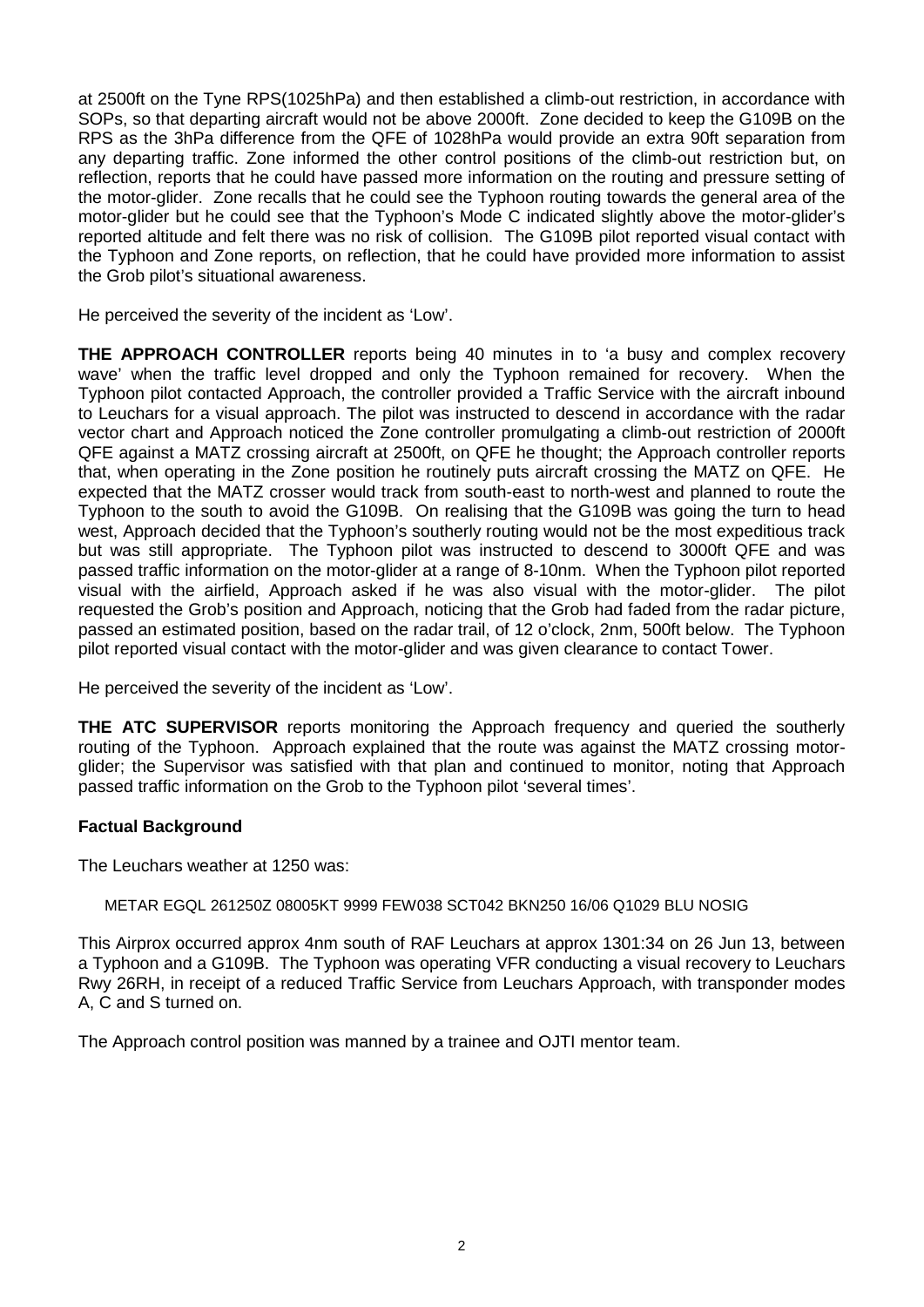# **Analysis and Investigation**

# **Military ATM Analysis**

Figure 1 depicts the approximate route of the motor glider, starting from the point at which it first called Zone.



All heights/altitudes quoted are based upon SSR Mode C from the radar replay unless otherwise stated; however, the G109B passed outside NATS radar coverage at 1259:19, prior to the CPA.

Both pilots reported VMC with the Typhoon pilot reporting BKN cloud at 6000ft. Approach was manned by a trainee and an instructor who reported their workload as medium to low and the task complexity at the time as 'medium'. The trainee and instructor had been on console for approx one hour, and the incident Typhoon was the only ac on frequency, and the last ac of what the trainee considered to be a 'busy and complex recovery wave'. Zone was operating in the bandboxed Departures/Zone position, a standard configuration for Leuchars ATC, and reported providing Air Traffic Services to multiple aircraft with a moderate workload.

The incident sequence commenced at 1257:16 as the Typhoon made initial contact with Approach, was identified and provided with a Traffic Service, reduced as the Watchman was 'limited awaiting a flight check'. At this point, the Typhoon was 35nm west of Leuchars, tracking north-easterly, indicating descent through FL148; a primary contact believed to be the G109B was 5.3nm south-east of Leuchars, tracking northerly at 2500ft on the Tyne RPS of 1024hPa, changing to 1025hPa at 1258:20. It is worthy of note that the G109B had not been identified by Zone and the radar return that Zone believed to be the G109B was intermittent throughout the incident sequence.

At 1259:07, Approach advised the Typhoon that they were going to "*vector* [them] *to the south, we've got one MATZ crosser routing south-east to north-west*." Both the Approach instructor and trainee reported that they made an assumption of the G109B's routing through the MATZ based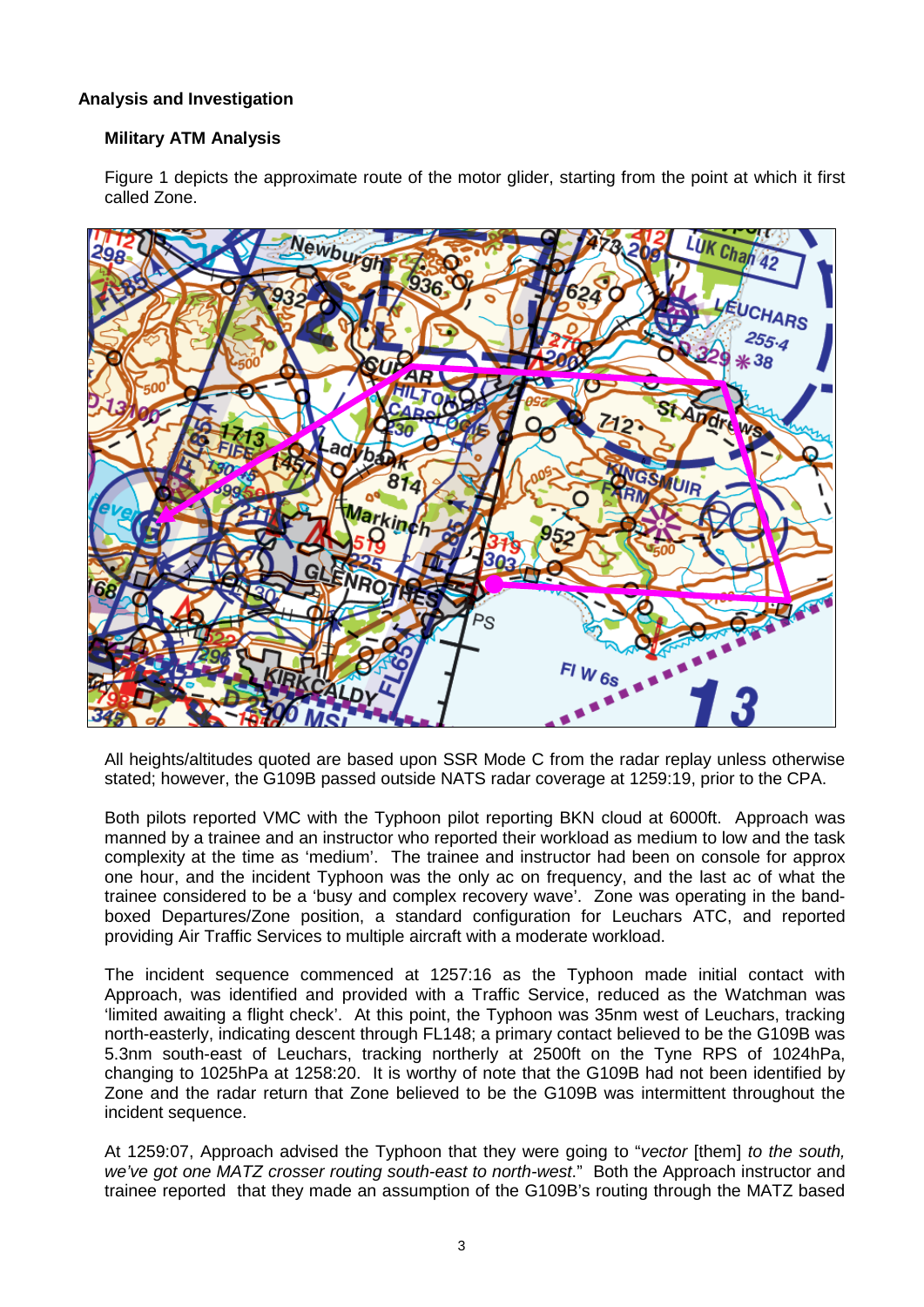on previous experience, a 'brief talk with zone and from looking at his flt strip'. No formal landline liaison between Zone and the other radar positions was recorded. Moreover, although when Zone advised Ground of the MATZ Crosser they made reference to the pressure setting that the G109B was operating on, based on the report from Approach, it appears that the liaison within the Approach Control Room did not include this information. Approach then assumed that the G109B was operating on the QFE based on their experience of operating in the Zone control position.

Although MMATM Chapter 25 Paras 6-8 discusses a MATZ Penetration Service, it does not stipulate whether aircraft crossing the MATZ should be placed onto the aerodrome QFE but does make reference to 'the altitude at which aircraft are permitted to cross the MATZ'. That said, CAP 413 Chapter 10 Para 3.32 provides examples of phraseology which refer to the use of QFE and CAP 413 Chapter 11 1.3.6 Figure 29 Note 3 states that 'Military units employ QFE in the circuit area, the instrument pattern and for MATZ penetration'.

At 1259:58, the Typhoon advised Approach that they were "*visual with field, confirm position of the MATZ crosser.*" At this point the Typhoon was 12.4nm west of Leuchars, heading 110° at 4000ft QFE; the G109B had passed outside NATS radar coverage at 1259:19, 4nm south-east of Leuchars, tracking northerly. Approach replied to the Typhoon, "*MATZ crosser is err believed to be 12 o'clock, 10 miles, opposite direction at 2500ft*" which was acknowledged. Approach's inclusion of the phrase "*believed to be*" was arguably as a result of knowing that the G109B had not been identified by Zone. Approach's description of the G109B's relative direction as "*opposite direction*" suggests that the G109B had adopted a westerly track en-route Portmoak. Approach then descended the Typhoon to 3000ft QFE which was acknowledged. Given the 3hPa difference between the Leuchars QFE (1028hPa) and the Tyne RPS (1025hPa), the G109B was at 2590ft and thus 410ft vertical separation existed between them and the Typhoon, rather than the 500ft that Approach believed.

Based upon Approach's report, at some point after 1259:07, the Supervisor advised them that the G109B was 'not crossing the MATZ but turning at St Andrews' en-route to Portmoak. Both the trainee and instructor considered that their plan was still workable, given the 'good visibility reported' and the separation that they believed existed between the Typhoon and the G109B; however, they did not update the Typhoon on the routing of the MATZ crosser, having previously advised them of the south-east to north-west track.

At 1300:44, the Typhoon advised Approach that they were "*happy to switch to Tower, I'll maintain 3000ft.*" Approach instructed the Typhoon to "*maintain this*" as they were conscious that the Typhoon had not reported visual with the G109B. After a brief exchange of R/T where Approach was asked to repeat his instruction, at 1301:20, Approach asked the Typhoon "*are you visual with the MATZ crosser?*" At this point, the Typhoon was 2.7nm south-south-west of Leuchars, heading 115° at 3000ft QFE. The Typhoon's pilot replied "*negative, request position*" and Approach advised them that they were "*unsure of position, he's dropped off radar, believed to be 12 o'clock, 2 miles…1 mile, opposite direction*." The Typhoon pilot immediately advised Approach that they were "*visual glider*." 4 seconds later at 1301:38, the G109B pilot advised Zone that they were "*westbound, visual with the Typhoon*"; Zone did not provide a warning on the Typhoon to the G109B pilot as he 'could see that the Typhoon was indicating slightly above my aircraft and that there was no risk of collision' and, arguably, they were aware that Approach had descended the Typhoon to 3000ft QFE.

The guidance material to CAP 774 Chapter 3 Para 6 states that under a Traffic Service, 'when providing headings/levels for the purpose of positioning and/or sequencing or as navigational assistance, the controller should take into account traffic in the immediate vicinity, so that a risk of collision is not knowingly introduced by the instructions passed. However, the controller is not required to achieve defined deconfliction minima'.

CAP 774 Chapter 2 Para 5 states that 'a controller with access to surveillance-derived information shall avoid the routine provision of traffic information on specific aircraft [to ac in receipt of a Basic Service], and a pilot who considers that he requires such a regular flow of specific traffic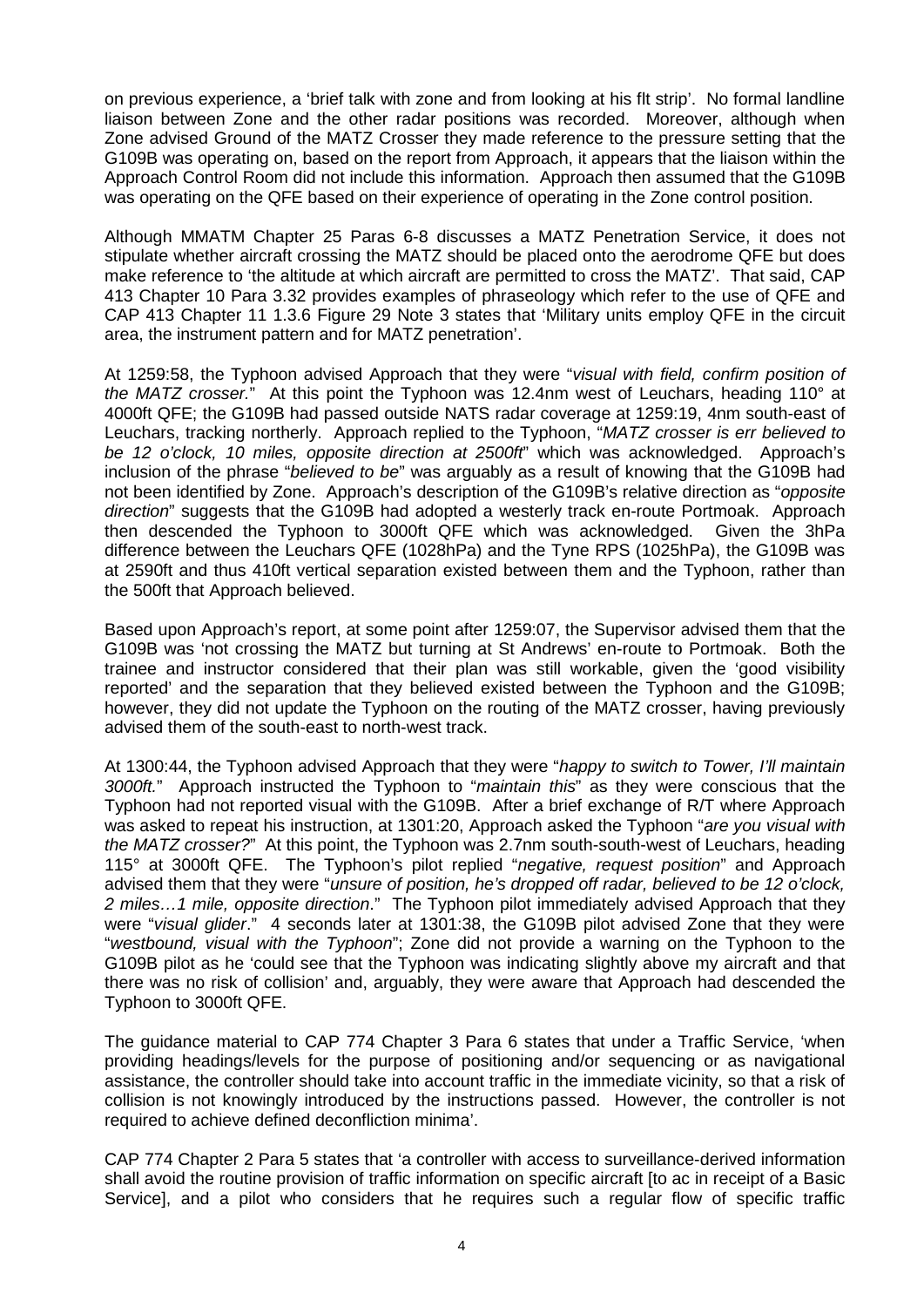information shall request a Traffic Service. However, if a controller/FISO considers that a definite risk of collision exists, a warning may be issued to the pilot'.

The Typhoon pilot reported visually acquiring the G109B at a slant range of 3000ft (approx 0.5nm) 400ft below, which accords with the actual vertical separation of around 410ft; the G109B pilot reported acquiring the Typhoon at 0.5nm, with a minimum reported separation of 100ft vertical and 200m horizontal.

It was pleasing to note that Approach had exhibited elements of defensive controlling in deconflicting the Typhoon and the G109B and ensured that there was no risk of a collision; however, by assuming that the G109B was operating on QFE, the separation that they imposed was 410ft, rather than 500ft. Moreover, whilst their assumption of the radar identity of the G109B was proven with hindsight, Approach was deconflicting the Typhoon from what they assumed to be the G109B. It is also reasonable to argue that had Approach re-iterated the altitude of the G109B in their updated Traffic Information to the Typhoon at 1301:26, this may have ameliorated the Typhoon pilot's concern over the conflict.

# **Comments**

#### **HQ Air Command Comment**

HQ Air Command agrees with the ATM analysis, particularly the role played by Approach in providing a degree of collision avoidance assistance by providing a degree of vertical separation through their descent instructions. However, having not sighted the MATZ crosser the Typhoon pilot also made a crucial decision to maintain that height when he might have inferred it was clearing to the North from Approach's initial call. Retaining the Typhoon on frequency was also commendable and ultimately ensured the existing separation was maintained.

#### **Summary**

An Airprox occurred approx 4nm S of RAF Leuchars between 1301 and 1302 on 26 Jun 13, between a Typhoon and a G109B within the MATZ but outside the ATZ. The Typhoon was operating VFR conducting a visual recovery to Leuchars RW26RH, at 3000ft QFE (1028hPa), in receipt of a reduced Traffic Service from Leuchars Approach. The G109B was operating VFR in receipt of a Basic Service from Leuchars Zone, routing Anstruther, St Andrews, passing south of Cupar en-route to Portmoak at 2500ft Tyne RPS (1025hPa) and was not equipped with a transponder and the aircraft had not been identified on radar. Estimated vertical separation of 410ft existed between the aircraft. Both aircraft were in Class G airspace, both pilots had equal collision avoidance responsibility and, if approaching head on and there was a danger of collision, were required to alter course to the right.

#### **PART B: SUMMARY OF THE BOARD'S DISCUSSIONS**

Information available to the Board consisted of the reports from both pilots, the air traffic controllers, the RT transcripts and the radar recordings.

The Board noted that although there had been some areas of concern in this occurrence, there were also some very positive aspects; specifically, the G109B pilot had elected to call ATC for a MATZ crossing service when he was not obliged to, and Approach had exhibited sound defensive controlling by keeping the Typhoon on frequency and planning to route the aircraft to the south at a height that they thought would be 500ft above the G109B. It was agreed that, in this case, the controllers' assumptions on pressure settings had not materially affected the sequence of events but this could have led to a far worse outcome in other circumstances; the Board therefore recommended that RAF Leuchars ATC should review its altimeter setting procedure for MATZ-crossing aircraft. Discussion turned to the degree of co-operation between the controllers and it was agreed that this aspect had not been effective in preventing the occurrence; the Board recommended that RAF Leuchars ATC Leuchars should review the coordination procedure and responsibilities for controlling MATZ crossing aircraft.